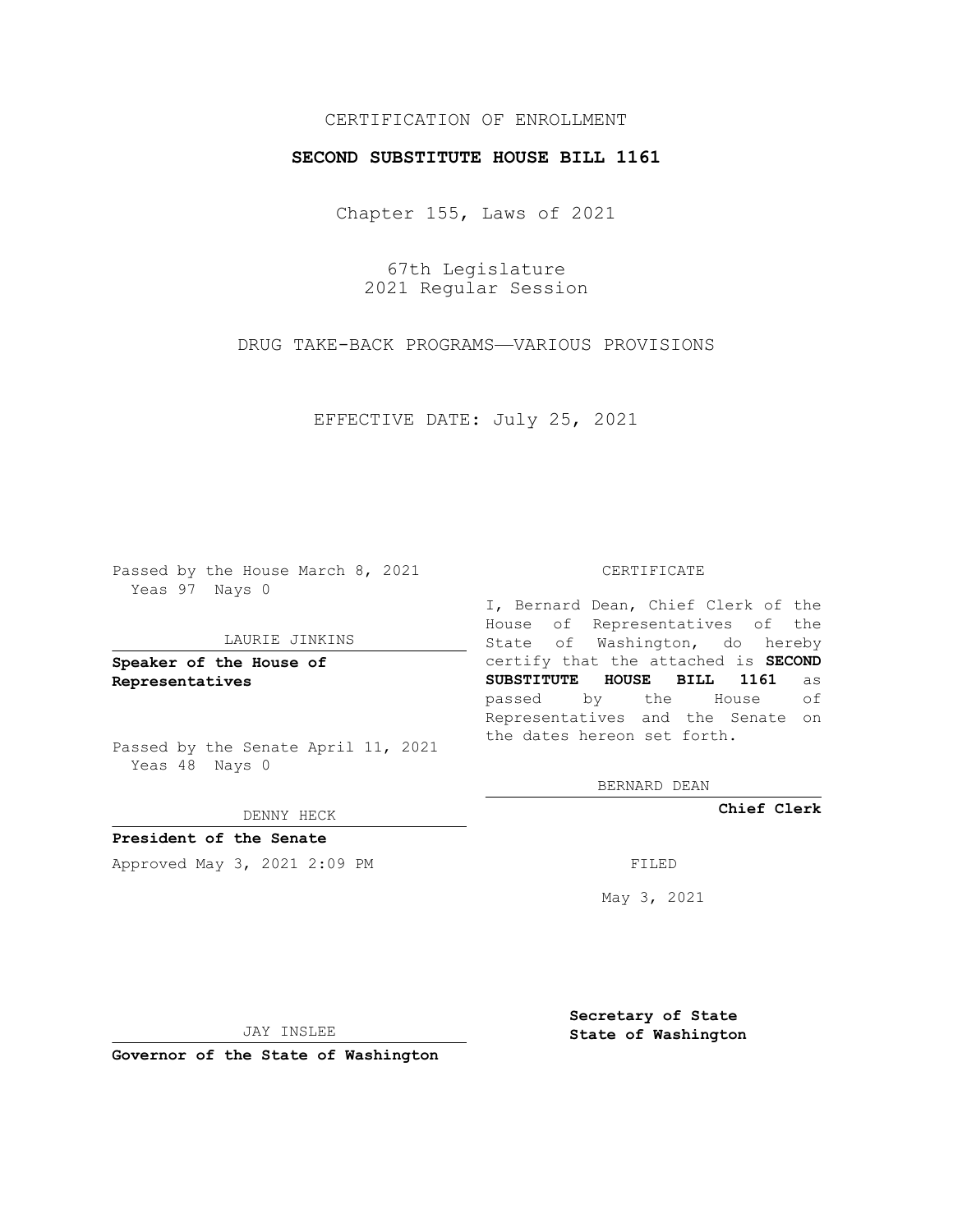## **SECOND SUBSTITUTE HOUSE BILL 1161**

Passed Legislature - 2021 Regular Session

**State of Washington 67th Legislature 2021 Regular Session By** House Appropriations (originally sponsored by Representatives

READ FIRST TIME 02/22/21.

Peterson, Davis, Pollet, and Thai)

 AN ACT Relating to modifying the requirements for drug take-back programs; amending RCW 69.48.010, 69.48.050, 69.48.070, 69.48.120, 43.131.423, and 43.131.424; and creating a new section.

BE IT ENACTED BY THE LEGISLATURE OF THE STATE OF WASHINGTON:

 **Sec. 1.** RCW 69.48.010 and 2018 c 196 s 1 are each amended to read as follows:6

 (1) Abuse, fatal overdoses, and poisonings from prescription and over-the-counter medicines used in the home have emerged as an epidemic in recent years. Poisoning is the leading cause of unintentional injury-related death in Washington, and more than ninety percent of poisoning deaths are due to drug overdoses. Poisoning by prescription and over-the-counter medicines is also one of the most common means of suicide and suicide attempts, with poisonings involved in more than twenty-eight thousand suicide 15 attempts between 2004 and 2013.

 (2) Home medicine cabinets are the most common source of prescription drugs that are diverted and misused. Studies find about seventy percent of those who abuse prescription medicines obtain the drugs from family members or friends, usually for free. People who are addicted to heroin often first abused prescription opiate medicines. Unused, unwanted, and expired medicines that accumulate in

p. 1 2SHB 1161.SL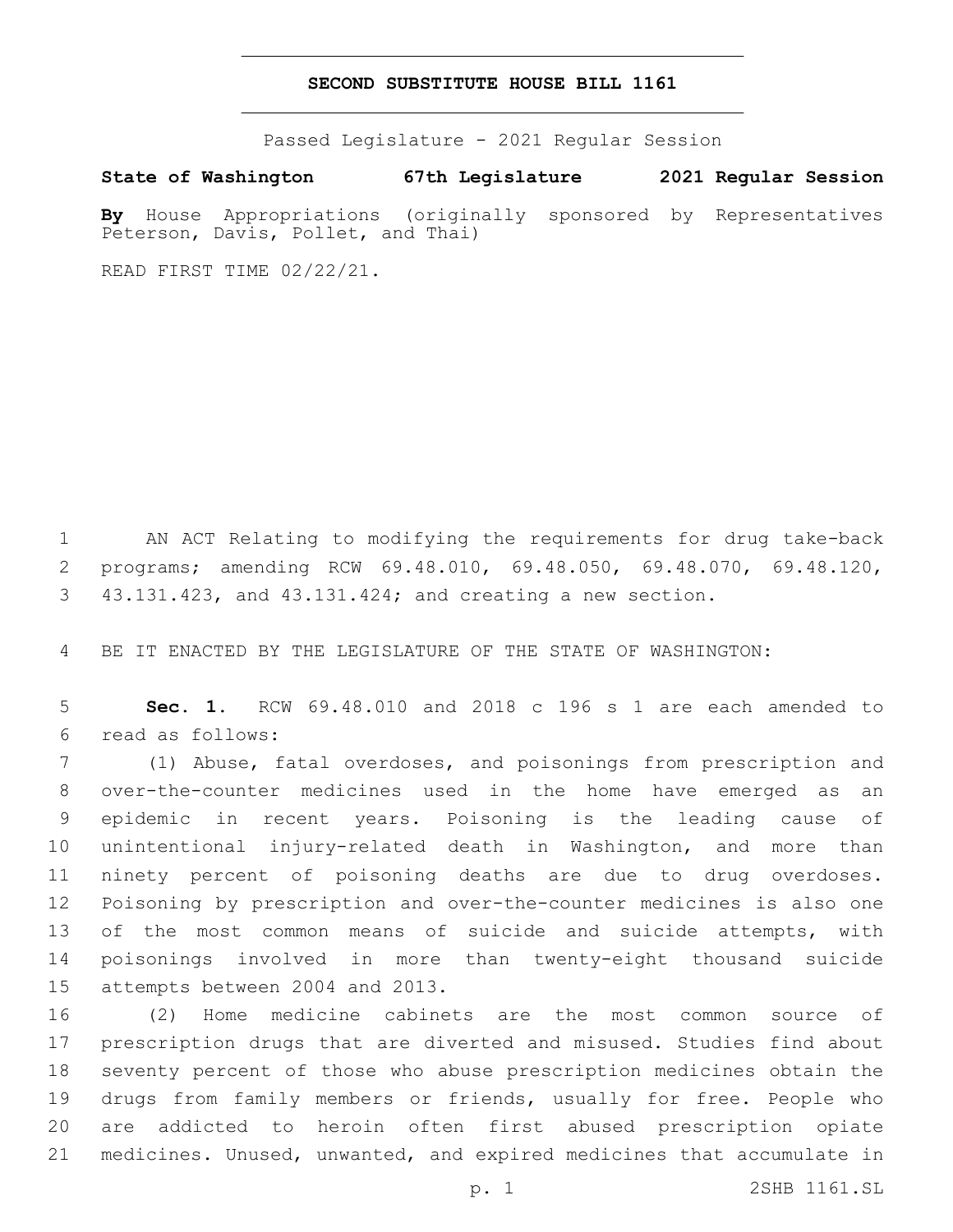homes increase risks of drug abuse, overdoses, and preventable 2 poisonings.

 (3) A safe system for the collection and disposal of unused, unwanted, and expired medicines is a key element of a comprehensive strategy to prevent prescription drug abuse, but disposing of medicines by flushing them down the toilet or placing them in the garbage can contaminate groundwater and other bodies of water, contributing to long-term harm to the environment and animal life.

 (4) The legislature therefore finds that it is in the interest of public health to establish a single, uniform, statewide system of regulation for safe and secure collection and disposal of medicines 12 through ((a uniform)) drug "take-back" programs operated and funded 13 by drug manufacturers.

 NEW SECTION. **Sec. 2.** (1) The legislature finds that in 2018, the legislature passed Engrossed Substitute House Bill No. 1047, which required drug manufacturers that sell drugs into Washington to operate a drug take-back program to collect and dispose of prescription and over-the-counter drugs. Further, the legislature finds that there is uncertainty about whether, under current law, more than one drug take-back program may operate.

 (2) Therefore, the legislature intends to clearly authorize the department of health to approve and allow the operation of multiple drug take-back programs that meet all statutory requirements.

 **Sec. 3.** RCW 69.48.050 and 2018 c 196 s 5 are each amended to 25 read as follows:

 (1) By July 1, 2019, a program operator must submit a proposal for the establishment and implementation of a drug take-back program 28 to the department for approval. Proposals from new entities seeking to become a program operator after July 1, 2019, may be submitted as provided in subsection (7) of this section. The department shall approve a proposed program if the applicant submits a completed application, the proposed program meets the requirements of subsection (2) of this section, and the applicant pays the appropriate proposal review fee established by the department under 35 RCW 69.48.120. The department may approve drug take-back programs proposed by one or more program operators consistent with the provisions of this section.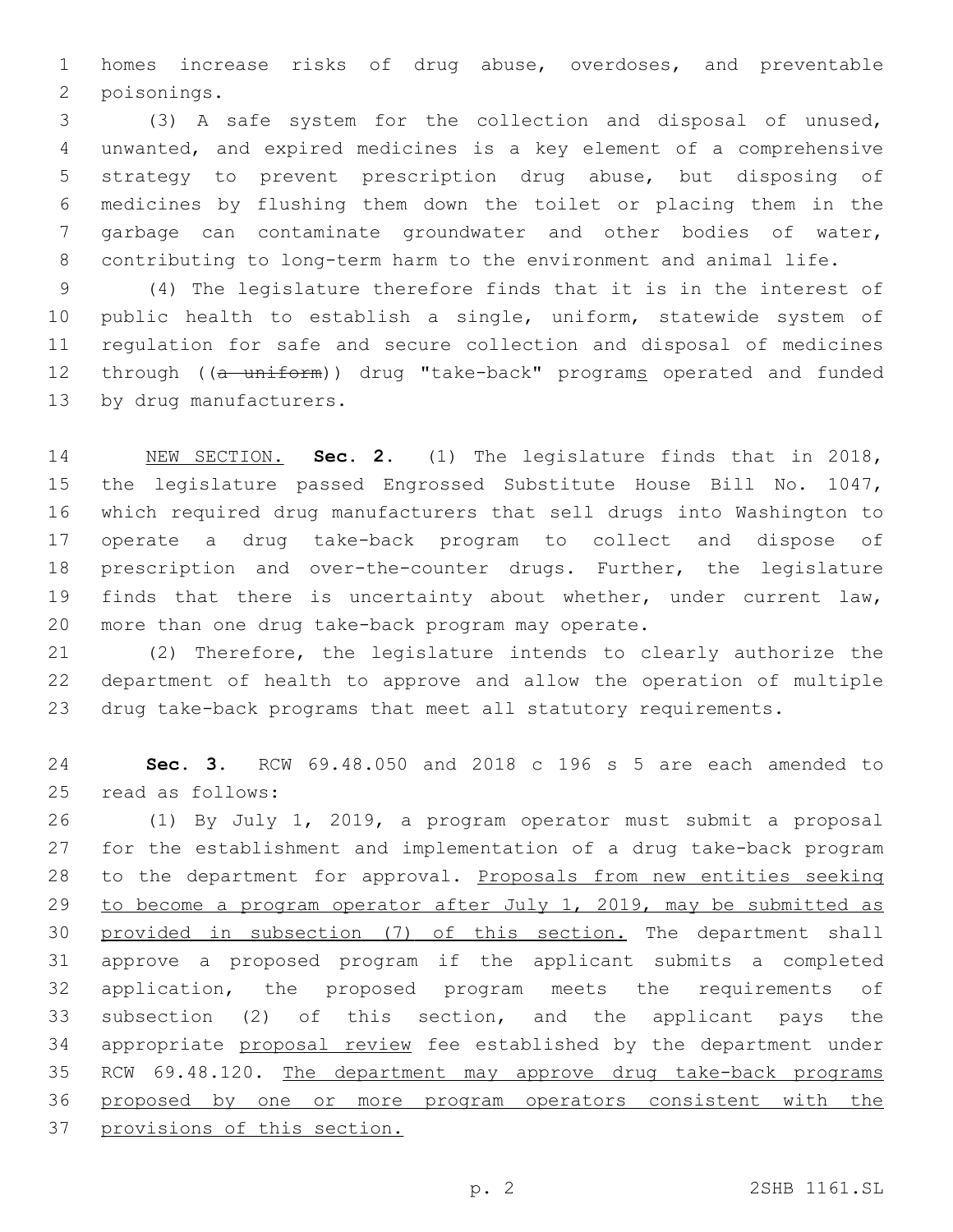1 (2) To be approved by the department, a proposed drug take-back 2 program, independent of any other operating program, must:

3 (a) Identify and provide contact information for the program 4 operator and each participating covered manufacturer;

 (b) Identify and provide contact information for the authorized collectors for the proposed program, as well as the reasons for excluding any potential authorized collectors from participation in 8 the program;

9 (c) Provide for a collection system that complies with RCW 10 69.48.060;

11 (d) Ensure that physical collection sites are the primary method 12 of collection across the state and that methods of supplementing 13 physical collection site service are the secondary methods for 14 collection as required by RCW 69.48.060(3) (b) through (d). A drug 15 take-back program's use of supplemental mail-back distribution 16 locations or periodic collection events in any areas underserved by 17 physical collection sites may provide collection services to no more 18 than 15 percent of the state's residents;

19 (e) Provide for a handling and disposal system that complies with 20 RCW 69.48.080;

21 (((e)) (f) Identify any transporters and waste disposal 22 facilities that the program will use;

23 ( $(\frac{f}{f})$ ) (g) Adopt policies and procedures to be followed by 24 persons handling covered drugs collected under the program to ensure 25 safety, security, and compliance with regulations adopted by the 26 United States drug enforcement administration, as well as any 27 applicable laws;

28  $((+q))$  (h) Ensure the security of patient information on drug 29 packaging during collection, transportation, recycling, and disposal;

30  $((+h))$   $(i)$  Promote the program by providing consumers, 31 pharmacies, and other entities with educational and informational 32 materials as required by RCW 69.48.070;

 $(33$  ( $(\frac{1}{1})$ ) (j) Demonstrate adequate funding for all administrative 34 and operational costs of the drug take-back program, with costs 35 apportioned among participating covered manufacturers;

36  $((\n $(\n $(\n $\frac{1}{2}$ \n)$ ) *(k)* Set long-term and short-term goals with respect to$$ 37 collection amounts and public awareness; and

38 (((+k)) (1) Consider: (i) The use of existing providers of 39 pharmaceutical waste transportation and disposal services; (ii)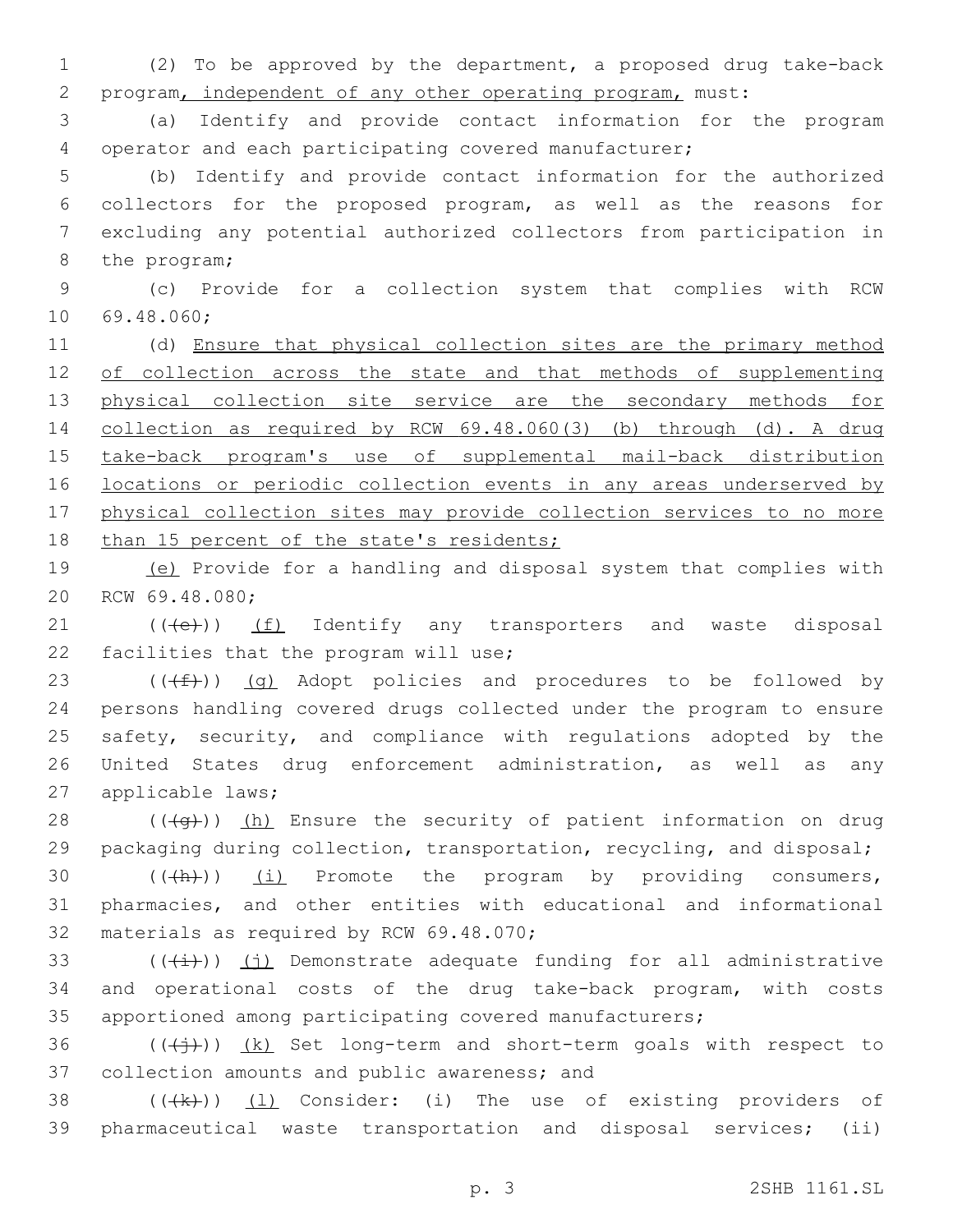separation of covered drugs from packaging to reduce transportation and disposal costs; and (iii) recycling of drug packaging.

 (3)(a) No later than one hundred twenty days after receipt of a drug take-back program proposal, the department shall either approve or reject the proposal in writing to the applicant. The department may extend the deadline for approval or rejection of a proposal for good cause. If the department rejects the proposal, it shall provide 8 the reason for rejection.

 (b) No later than ninety days after receipt of a notice of rejection under (a) of this subsection, the applicant shall submit a revised proposal to the department. The department shall either approve or reject the revised proposal in writing to the applicant within ninety days after receipt of the revised proposal, including 14 the reason for rejection, if applicable.

 (c) If the department rejects a revised proposal, the department 16 may:

 (i) Require the program operator to submit a further revised 18 proposal;

 (ii) Develop and impose changes to some or all of the revised 20 proposal to address deficiencies;

 (iii) Require the covered manufacturer or covered manufacturers that proposed the rejected revised proposal to participate in a 23 previously approved drug take-back program; or

 (iv) Find the covered manufacturer out of compliance with the requirements of this chapter and take enforcement action as provided 26 in RCW 69.48.110.

27 (4) The program operator must ((initiate operation of)) fully 28 implement an approved drug take-back program no later than one hundred eighty days after approval of the proposal by the department.

 (5)(a) Proposed changes to an approved drug take-back program that substantially alter program operations must have prior written approval of the department. A program operator must submit to the department such a proposed change in writing at least fifteen days before the change is scheduled to occur. Changes requiring prior approval of the department include changes to participating covered manufacturers, collection methods, achievement of the service convenience goal described in RCW 69.48.060, policies and procedures for handling covered drugs, education and promotion methods, and 39 selection of disposal facilities.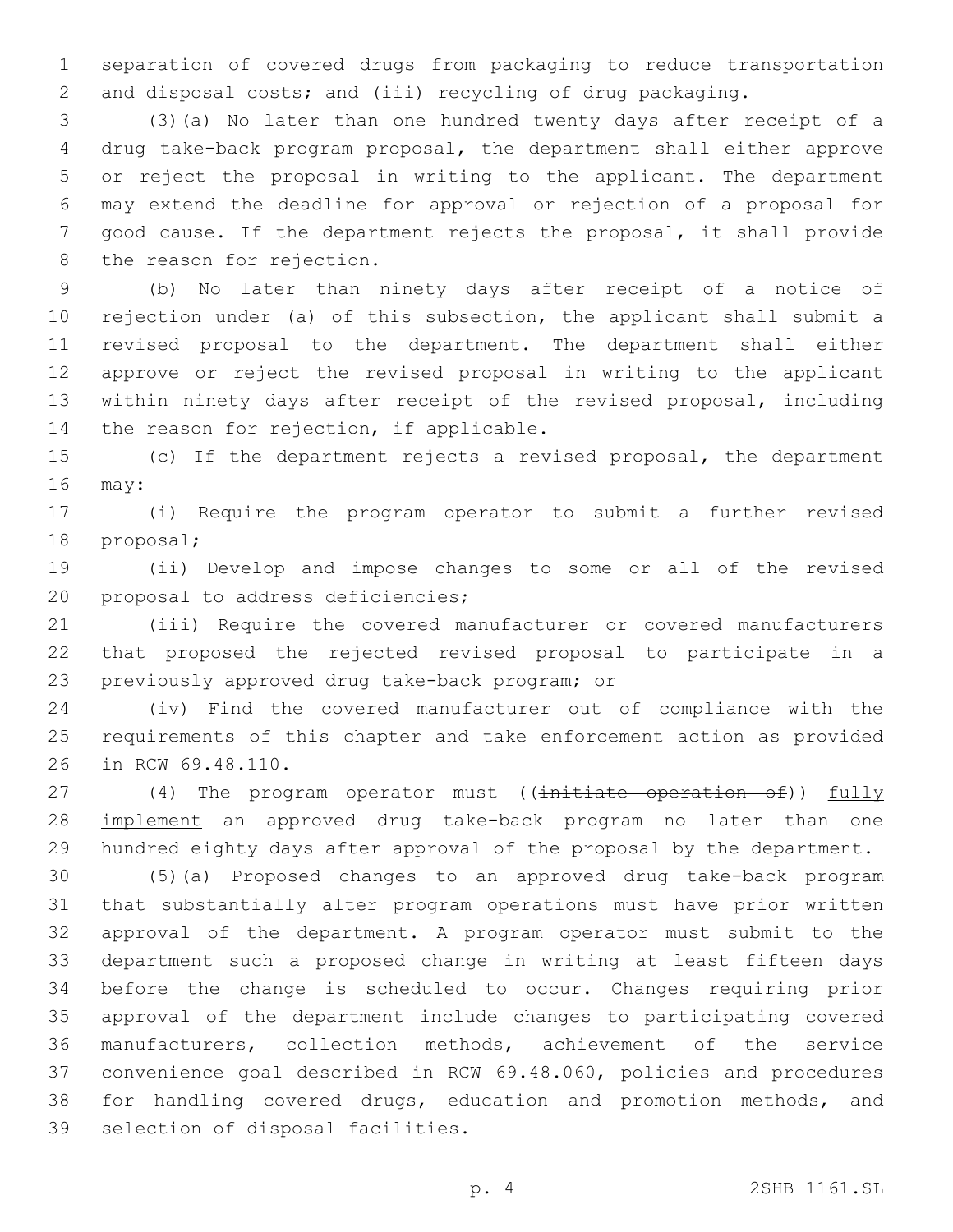(b) For changes to a drug take-back program that do not substantially alter program operations, a program operator must notify the department at least seven days before implementing the change. Changes that do not substantially alter program operations include changes to collection site locations, methods for scheduling and locating periodic collection events, and methods for distributing 7 prepaid, preaddressed mailers.

 (c) A program operator must notify the department of any changes to the official point of contact for the program no later than fifteen days after the change. A program operator must notify the department of any changes in ownership or contact information for participating covered manufacturers no later than ninety days after 13 such change.

 (6) ((No later than four years after a drug take-back program 15 initiates operations)) By July 1, 2024, and every four years 16 thereafter, ((the)) all program operators must submit an updated proposal to the department describing any substantive changes to program elements described in subsection (2) of this section. The department shall approve or reject the updated proposal using the process described in subsection (3) of this section.

 (7)(a) On July 1, 2021, the department will begin the review of new proposals received by that date from entities seeking to become a program operator.

 (b) Beginning July 1, 2024, and every four years thereafter, the department will review new proposals from entities seeking to become a program operator.

 (c) The department shall approve a proposal if it meets the 28 requirements in subsection (2) of this section and the applicant pays 29 the appropriate fee established by the department under RCW 30 69.48.120. The department must approve or reject proposals received using the process provided in subsection (3) of this section.

 (8)(a) If there is a single approved drug take-back program at any time and that program operator intends to leave the program for any reason, participating manufacturers must find a new entity to 35 take over operations of the existing program without a break in 36 program services. The new entity may not make changes to the 37 operations of the approved program, which must be consistent with the proposal as it was approved by the department under this section, or each covered manufacturer or group of covered manufacturers must identify a new program operator to develop a new program proposal.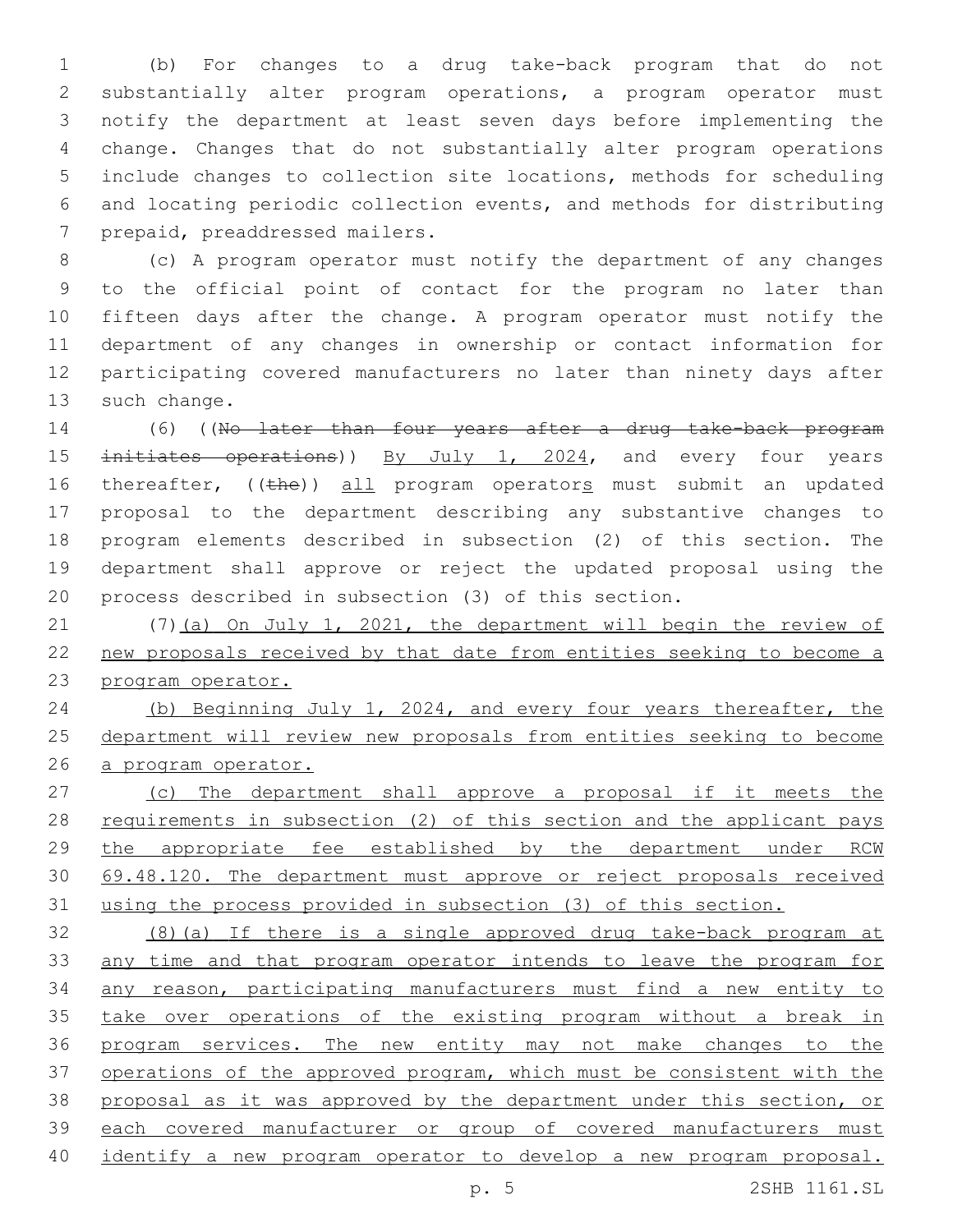The department must accept new proposals from potential program 2 operators for a minimum of four months from the date the department 3 is notified of the program operator intending to cease operations, or until a proposal is approved by the department. The department may approve a proposal if it meets the requirements in subsection (2) of this section and the applicant pays the appropriate fee established by the department under RCW 69.48.120. The department must approve or reject proposals received using the process described in subsection 9 (3) of this section.

10 (b) If there is a single approved drug take-back program, and that program operator leaves the program and participating manufacturers do not identify a program operator to take over the approved program as provided in (a) of this subsection, all covered manufacturers must participate in a new approved drug take-back 15 program as soon as one is approved.

 (9) If there is more than one approved drug take-back program, and a program operator for a drug take-back program leaves the program for any reason and the covered manufacturers participating in that program fail to identify a new entity to take over operations of the existing program without a break in program services as described 21 in subsection (8)(a) of this section, those manufacturers must immediately join an existing approved drug take-back program.

 (10) A covered manufacturer may change the approved drug take-24 back program it participates in but the covered manufacturer must maintain continuous participation in an established drug take-back program and may not leave an approved program until it transfers participation to an approved drug take-back program that has begun drug collection.

 (11) The department shall make all proposals submitted under this section available to the public and shall provide an opportunity for 31 written public comment on each proposal.

 (12)(a) All program operators must collaborate to present a consistent statewide drug take-back system for residents to ensure that all state residents can easily identify, understand, and access services provided by any approved drug take-back program. The department may identify or clarify in rule additional requirements 37 for coordination or performance amongst program operators, if necessary, to ensure consistent operation of the drug take-back program. Requirements may include, but are not limited to: Consistent drop box appearance and signage; consistent messaging in education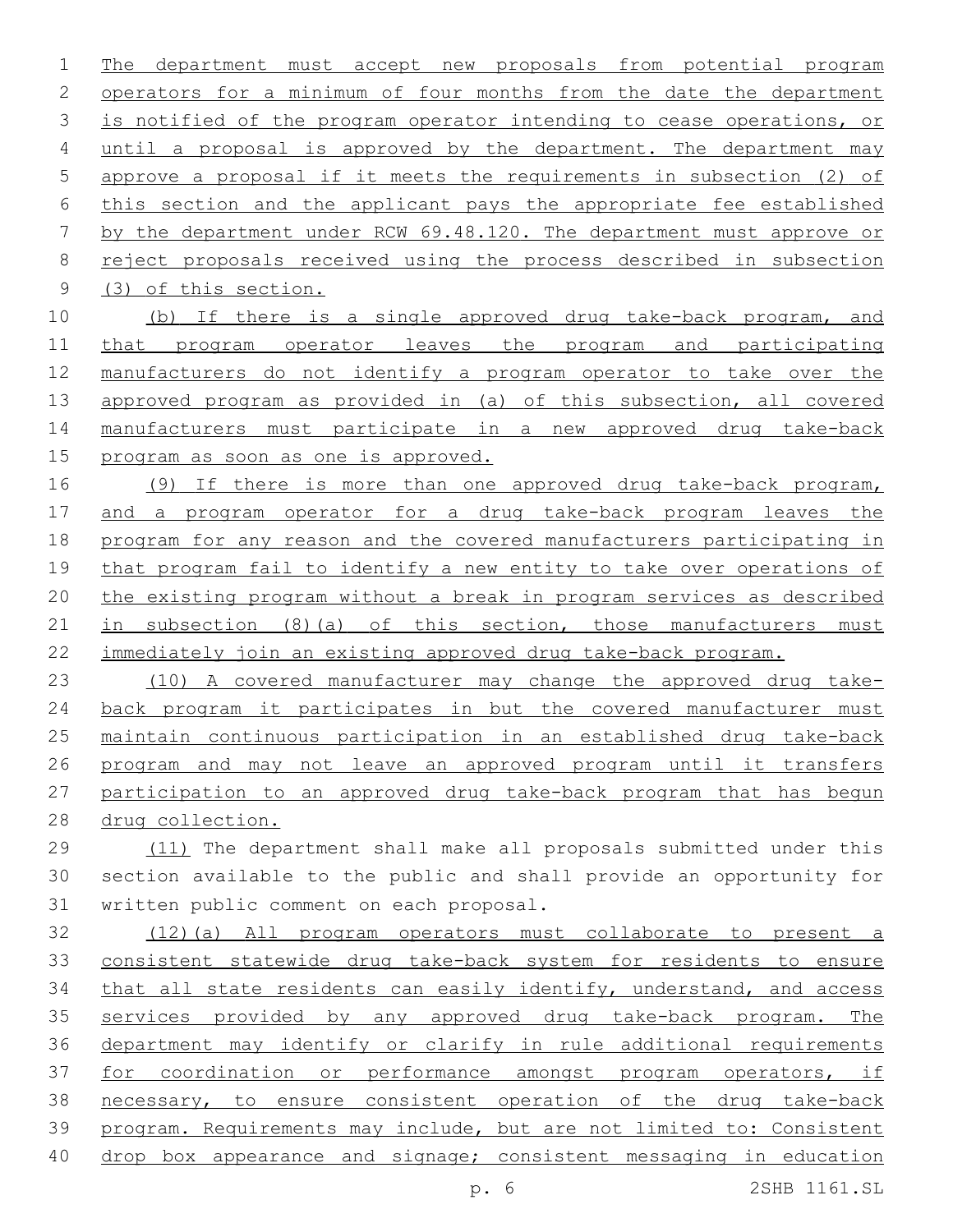and outreach; and consistent metrics included in operator annual reports as required in RCW 69.48.100 to ensure the department can 3 accurately analyze the data.

 (b) Failure to comply with these requirements may result in enforcement action against a program operator as authorized under RCW 69.48.110.

 **Sec. 4.** RCW 69.48.070 and 2018 c 196 s 7 are each amended to 8 read as follows:

 (1) A drug take-back program must develop and provide a system of promotion, education, and public outreach about the safe storage and secure collection of covered drugs. This system may include signage, written materials to be provided at the time of purchase or delivery 13 of covered drugs, and advertising or other promotional materials. At 14 a minimum, each program must:

 (a) Promote the safe storage of legend drugs and nonlegend drugs by residents before secure disposal through a drug take-back program;

 (b) Discourage residents from disposing of covered drugs in solid 18 waste collection, sewer, or septic systems;

 (c) Promote the use of the drug take-back program so that where and how to return covered drugs is widely understood by residents, pharmacists, retail pharmacies, health care facilities and providers, 22 veterinarians, and veterinary hospitals;

 (d) Establish a toll-free telephone number and website publicizing collection options and collection sites and discouraging improper disposal practices for covered drugs, such as flushing them 26 or placing them in the garbage;

 (e) Prepare educational and outreach materials that: Promote safe storage of covered drugs; discourage the disposal of covered drugs in 29 solid waste collection, sewer, or septic systems; and describe how to return covered drugs to the drug take-back program. The materials must use plain language and explanatory images to make collection services and discouraged disposal practices readily understandable to all residents, including residents with limited English proficiency;

 (f) Disseminate the educational and outreach materials described in (e) of this subsection to pharmacies, health care facilities, and other interested parties for dissemination to covered entities;

 (g) Work with authorized collectors to develop a readily recognizable, consistent design of collection receptacles, as well as clear, standardized instructions for covered entities on the use of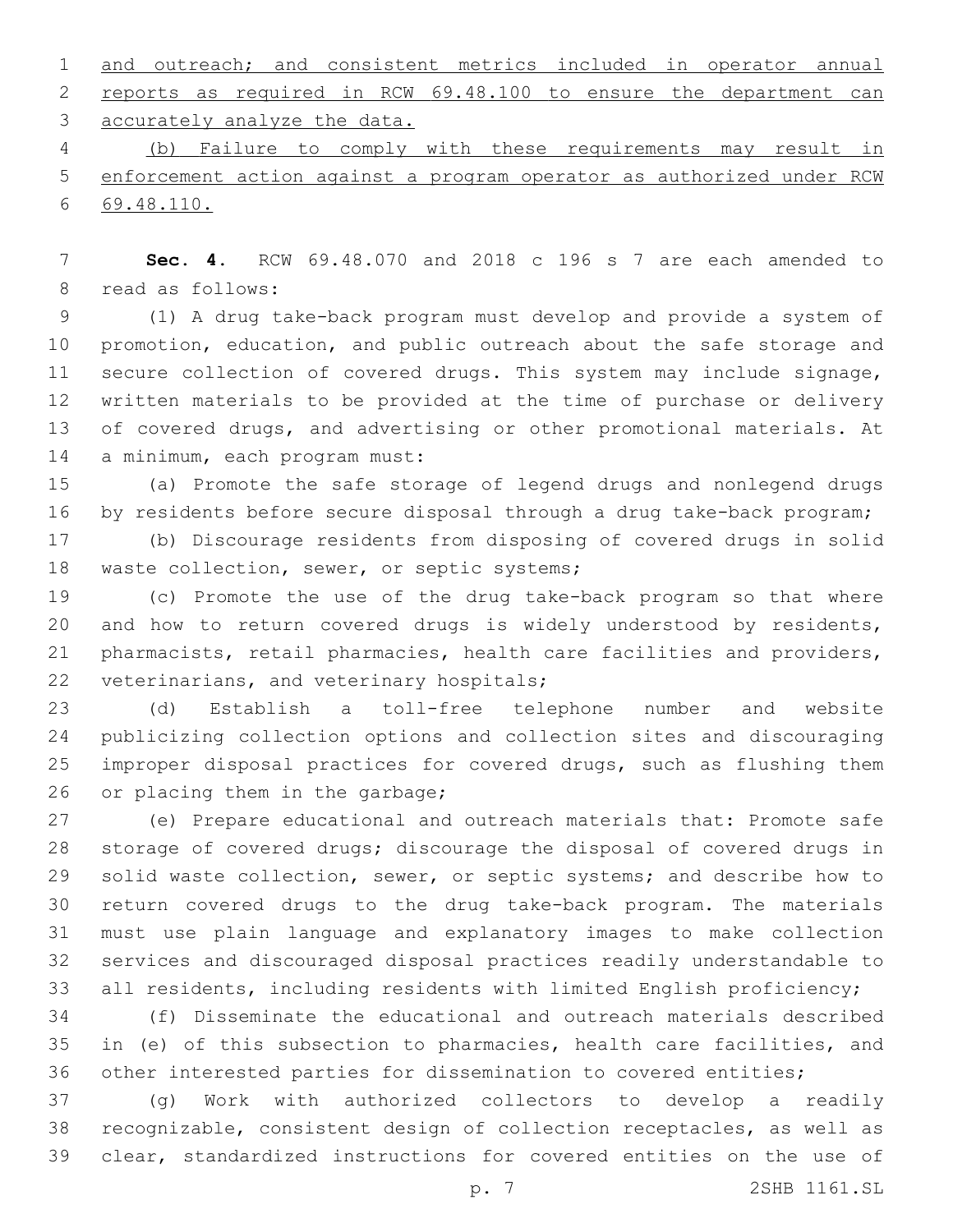collection receptacles. The department may provide guidance to program operators on the development of the instructions and design; 3 and

 (h) Annually report on its promotion, outreach, and public education activities in its annual report required by RCW 69.48.100.

 (2) If more than one drug take-back program is approved by the department, the programs must coordinate their promotional activities 8 to ensure that all state residents can easily identify, understand, and access the collection services provided by any drug take-back program. Coordination efforts must include providing residents with a single toll-free telephone number and single website to access 12 information about collection services for every approved program 13 including presenting all available collection sites, mail-back 14 distribution locations, and take-back events to ensure residents are 15 able to access the most convenient method of collection, regardless 16 of the program operator, and must manage requests for prepaid, preaddressed mailing envelopes from covered entities and from retail 18 pharmacies as provided in RCW  $69.48.060(3)(e)$ .

 (3) Pharmacies and other entities that sell medication in the state are encouraged to promote secure disposal of covered drugs through the use of one or more approved drug take-back programs. Upon request, a pharmacy must provide materials explaining the use of approved drug take-back programs to its customers. The program operator must provide pharmacies with these materials upon request 25 and at no cost to the pharmacy.

26 (4) The department, the health care authority, the department of 27 social and health services, the department of ecology, and any other state agency that is responsible for health, solid waste management, and wastewater treatment shall, through their standard educational methods, promote safe storage of prescription and nonprescription drugs by covered entities, secure disposal of covered drugs through a drug take-back program, and the toll-free telephone number and website for approved drug take-back programs. Local health jurisdictions and local government agencies are encouraged to promote 35 approved drug take-back programs.

(5) The department:36

 (a) Shall conduct a survey of covered entities and a survey of pharmacists, health care providers, and veterinarians who interact with covered entities on the use of medicines after the first full year of operation of the drug take-back program, and again every two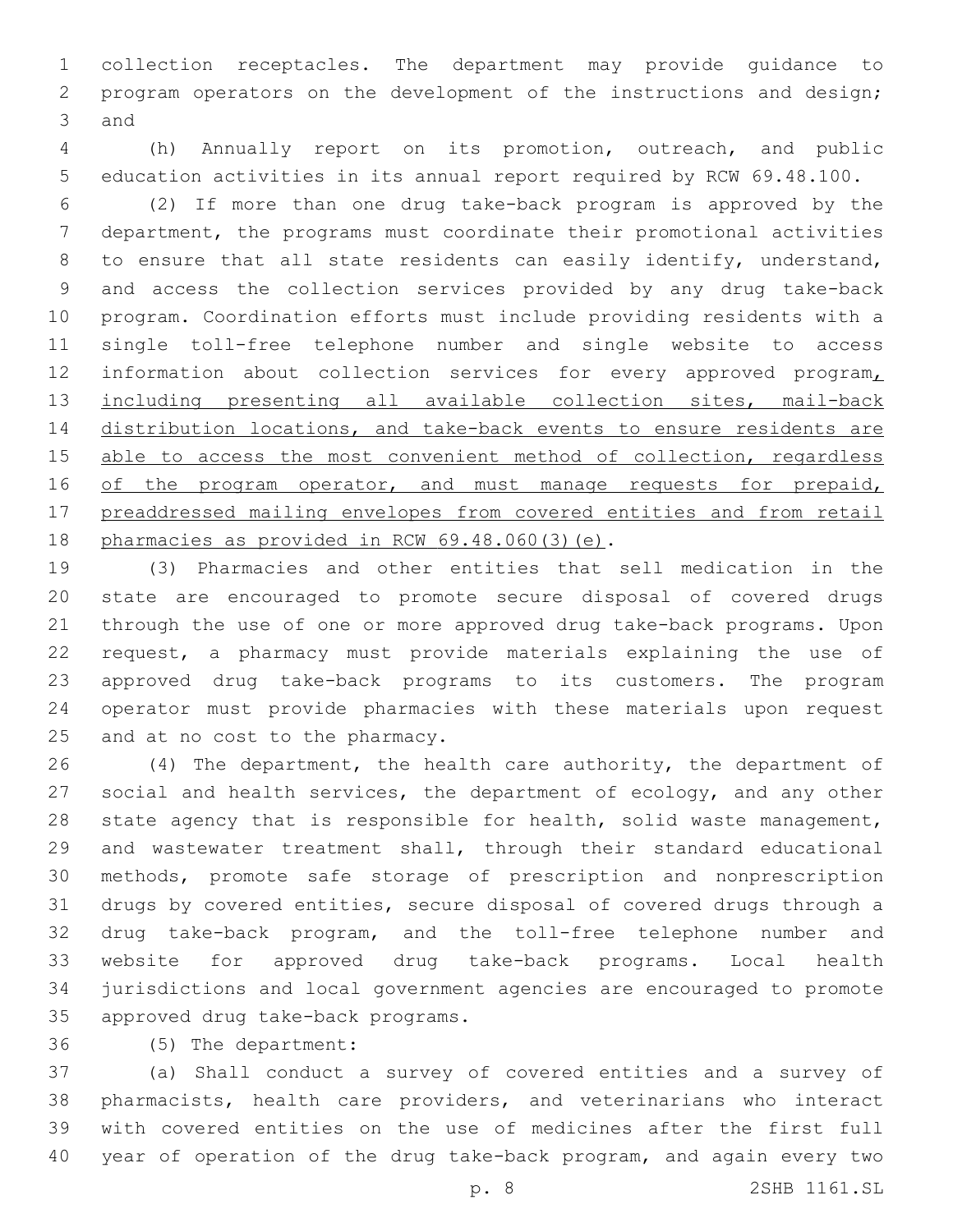years thereafter. Survey questions must: Measure consumer awareness of the drug take-back program; assess the extent to which collection sites and other collection methods are convenient and easy to use; assess knowledge and attitudes about risks of abuse, poisonings, and overdoses from drugs used in the home; and assess covered entities' practices with respect to unused, unwanted, or expired drugs, both currently and prior to implementation of the drug take-back program; 8 and

 (b) May, upon review of results of public awareness surveys, direct a program operator for an approved drug take-back program to modify the program's promotion and outreach activities to better achieve widespread awareness among Washington state residents and health care professionals about where and how to return covered drugs 14 to the drug take-back program.

 **Sec. 5.** RCW 69.48.120 and 2018 c 196 s 12 are each amended to 16 read as follows:

17 (1)(a) ((By July 1, 2019, the)) The department shall: Determine its costs for the administration, oversight, and enforcement of the 19 requirements of this chapter, including, but not limited to, a fee 20 for proposal review, and the survey required under RCW 69.48.200; pursuant to RCW 43.70.250, set fees at a level sufficient to recover 22 the costs associated with administration, oversight, and enforcement; and adopt rules establishing requirements for program operator 24 proposals.

 (b) The department shall not impose any fees in excess of its actual administrative, oversight, and enforcement costs. The fees collected from each program operator in calendar year 2020 and any subsequent year may not exceed ten percent of the program's annual expenditures as reported to the department in the annual report required by RCW 69.48.100 and determined by the department.

 (c) Adjustments to the department's fees may be made annually and shall not exceed actual administration, oversight, and enforcement costs. Adjustments for inflation may not exceed the percentage change in the consumer price index for all urban consumers in the United States as calculated by the United States department of labor as averaged by city for the twelve-month period ending with June of the 37 previous year.

 (d) The annual fee set by the department shall be evenly split amongst each approved program operator.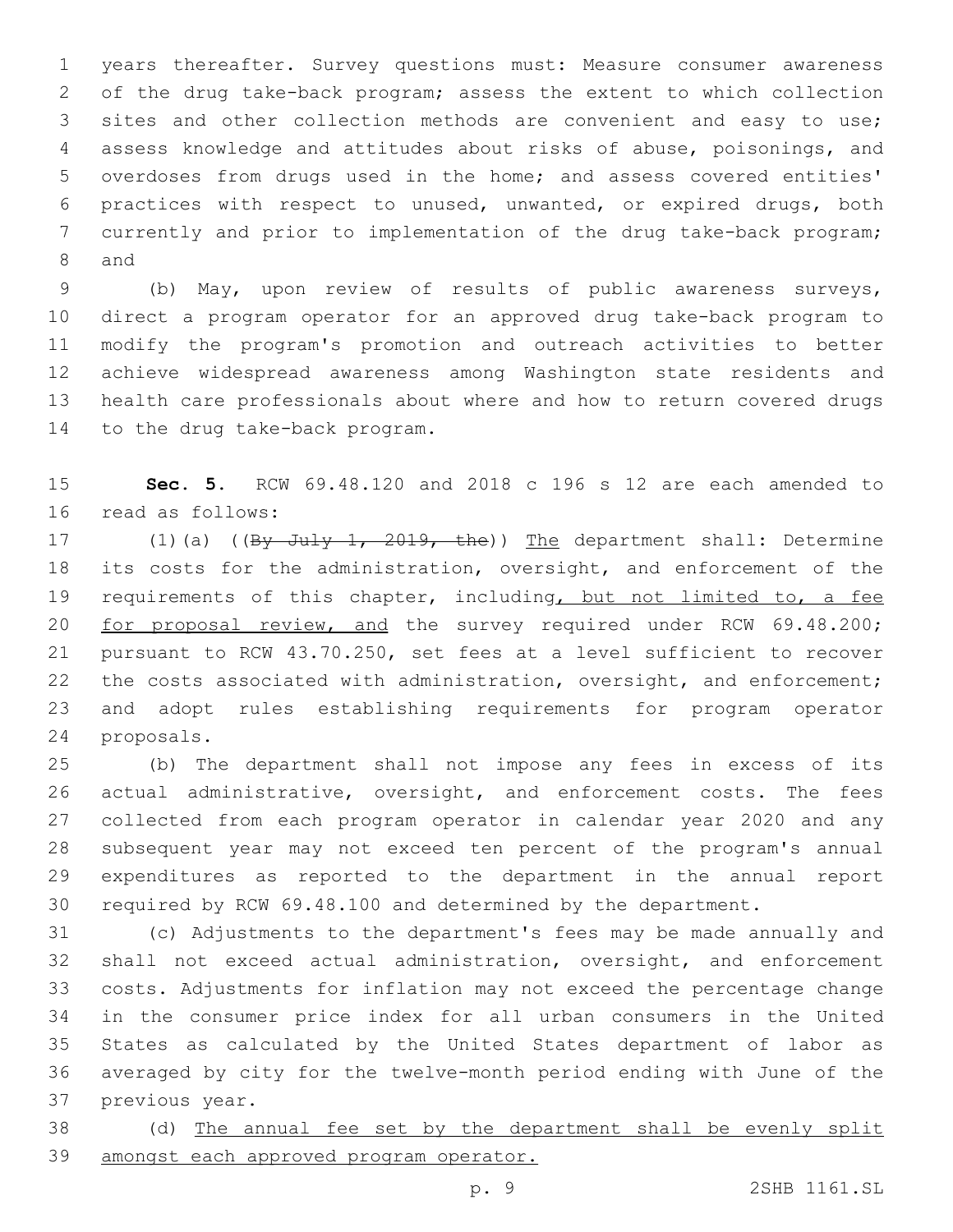1 (e) The department shall collect annual operating fees from each 2 program operator by October 1, 2019, and annually thereafter.

 (f) Between the effective date of this section and January 1, 2024, the department shall collect a nonrefundable one-time fee of \$157,000 for review of proposals from each potential program operator applicant as provided in RCW 69.48.050.

7 (2) All fees collected under this section must be deposited in 8 the secure drug take-back program account established in RCW 69.48.130.9

10 **Sec. 6.** RCW 43.131.423 and 2018 c 196 s 26 are each amended to read as follows:11

12 The authorization for drug take-back programs created in chapter 13 196, Laws of 2018 and chapter . . ., Laws of 2021 (sections 1 through 14 5 of this act) shall be terminated on January 1, 2029, as provided in 15 RCW 43.131.424.

16 **Sec. 7.** RCW 43.131.424 and 2018 c 196 s 27 are each amended to 17 read as follows: 18 The following acts or parts of acts, as now existing or hereafter 19 amended, are each repealed, effective January 1, 2030: 20 (1) RCW 69.48.010 and 2021 c . . . s 1 (section 1 of this act) & 21 2018 c 196 s 1; 22 (2) RCW 69.48.020 and 2018 c 196 s 2; 23  $((+2)^{2})$   $(3)$  RCW 69.48.030 and 2018 c 196 s 3; 24 ((+3)) (4) RCW 69.48.040 and 2018 c 196 s 4; 25 (((4))) (5) RCW 69.48.050 and 2021 c . . . s 3 (section 3 of this 26 act) & 2018 c 196 s 5; 27 ( $(\frac{45}{9})$ ) (6) RCW 69.48.060 and 2018 c 196 s 6; 28 (((6)) (7) RCW 69.48.070 and 2021 c . . . s 4 (section 4 of this 29 act) & 2018 c 196 s 7; 30  $((+7+))$   $(8)$  RCW 69.48.080 and 2018 c 196 s 8;  $($  (((48))) (9) RCW 69.48.090 and 2018 c 196 s 9; 32 (((49))) (10) RCW 69.48.100 and 2018 c 196 s 10; 33 ((<del>(10)</del>)) (11) RCW 69.48.110 and 2018 c 196 s 11; 34 (((41))) (12) RCW 69.48.120 and 2021 c . . . s 5 (section 5 of 35 this act) & 2018 c 196 s 12; 36 (( $(12)$ )) (13) RCW 69.48.130 and 2018 c 196 s 13; 37 (( $(13)$ )) (14) RCW 69.48.140 and 2018 c 196 s 14; 38 (( $(44)$ )) (15) RCW 69.48.150 and 2018 c 196 s 15;